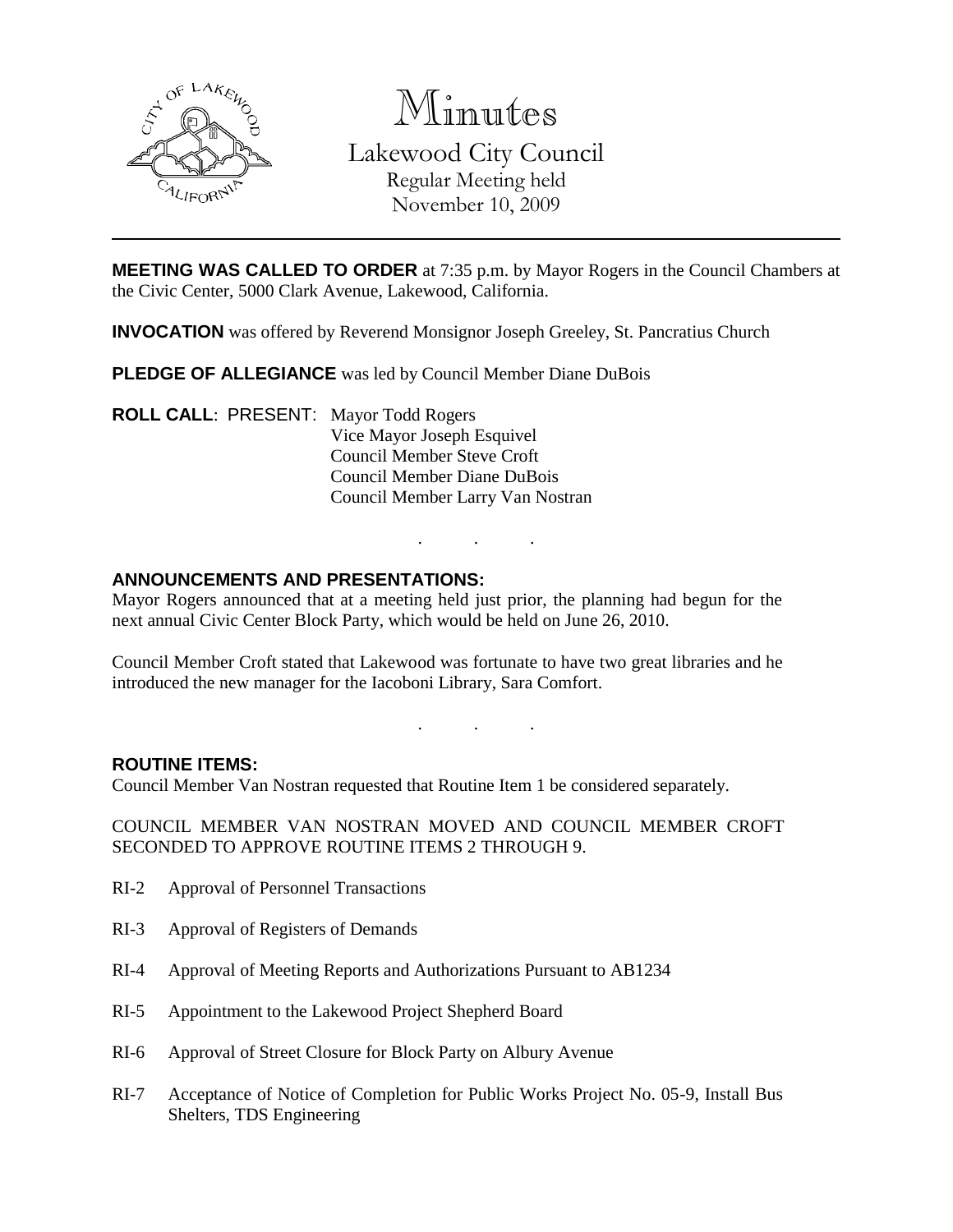#### **ROUTINE ITEMS:** Continued

RI-8 RESOLUTION NO. 2009-56; A RESOLUTION OF THE CITY COUNCIL OF THE CITY OF LAKEWOOD ESTABLISHING A PHYSICALLY HANDICAPPED PERSONS DESIGNATED PARKING SPACE ON THE SOUTH SIDE OF DENMEAD STREET WITHIN THE CITY OF LAKEWOOD

RESOLUTION NO. 2009-57; A RESOLUTION OF THE CITY COUNCIL OF THE CITY OF LAKEWOOD ESTABLISHING A PHYSICALLY HANDICAPPED PERSONS DESIGNATED PARKING SPACE ON THE WEST SIDE OF EASTBROOK AVENUE WITHIN THE CITY OF LAKEWOOD

RI-9 Approval of Release of Subdivision Bonds for Parcel Map No. 61251, Boeing Corporation

UPON ROLL CALL VOTE, THE MOTION WAS APPROVED:

AYES: COUNCIL MEMBERS: Van Nostran, DuBois, Croft, Esquivel and Rogers NAYS: COUNCIL MEMBERS: None

RI-1 Approval of Minutes of the Meeting held October 27, 2009

COUNCIL MEMBER CROFT MOVED AND VICE MAYOR ESQUIVEL SECONDED TO APPROVE ROUTINE ITEM 1. UPON ROLL CALL VOTE, THE MOTION WAS APPROVED:

AYES: COUNCIL MEMBERS: DuBois, Croft, Esquivel and Rogers NAYS: COUNCIL MEMBERS: None ABSTAIN: COUNCIL MEMBERS: Van Nostran

# **1.1 • APPEAL OF TRANSIENT OCCUPANCY TAX HEARING DECISION FOR TRADE WINDS HOTEL, 11441 E. CARSON STREET**

. . .

City Attorney Steve Skolnik advised an appeal had been received regarding the decision of the Director of Administrative Services acting as the City's Tax Administrator with regard to unpaid transient occupancy taxes and the interest thereon.

Administrative Services Director Diane Perkin made a presentation based on the memo in the agenda and stated that pursuant to the Lakewood Municipal Code, an eight percent transient occupancy tax was due on all rents charged for the occupancy of hotel space. She reported that an audit had been performed and that based on the financial information provided by the owner of the Trade Winds Hotel, for the 36-month period from July 2006 through June 2009, taxes had been under-reported and the difference between actual amount owing and the amount remitted was \$39,886.88, or \$50,688.85 with penalties and interest. She noted that exempted from the tax were extended-stay rooms rented to the same tenant for over 30 days. She stated that a hearing had been held on October 26, 2009, but no additional information or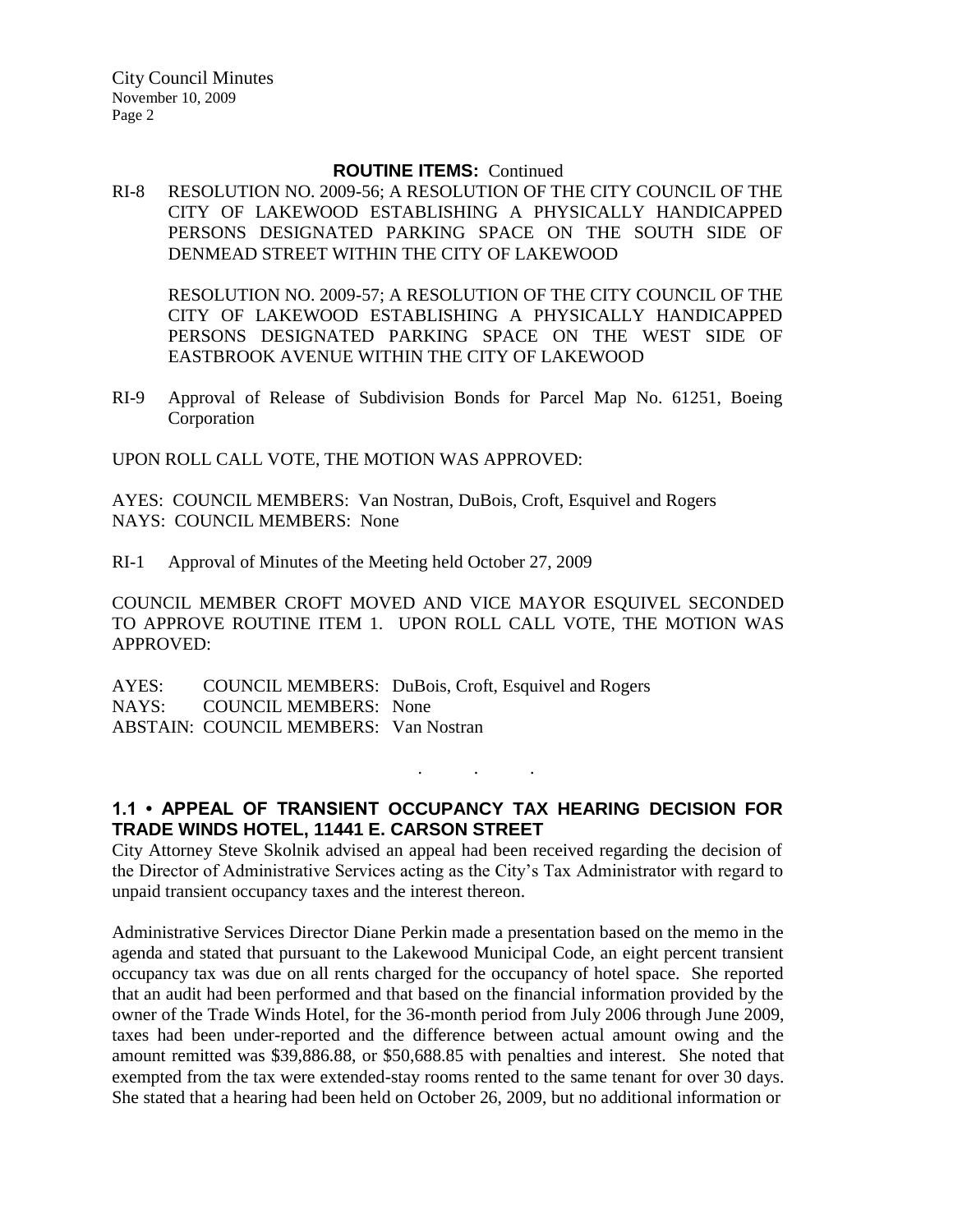City Council Minutes November 10, 2009 Page 3

### **1.1 • APPEAL OF TRANSIENT OCCUPANCY TAX HEARING DECISION FORTRADE WINDS HOTEL, 11441 E. CARSON STREET** - Continued

documentation had been provided on which to base a change in the amount owed. On November 2, 2009, Ms. Grace Suen, owner of the Trade Winds Hotel, had filed an appeal to the City Council.

Noting that there were a number of gaps of several months in the data provided, Mayor Rogers inquired if an explanation had been offered for the incomplete records. Ms. Perkin responded by stating that according to the owner, some data was lost due to a computer crash and some was unavailable because the property had temporarily been under the control of a management company that did not maintain the data.

Council Member Croft inquired if future audits were planned to monitor compliance. Ms. Perkin responded by stating that in accordance with the Municipal Code, the tax administrator could authorize an audit at any time, but monitoring the reports would provide a basis to determine if trends in occupancy were reflected in the taxes paid.

The City Attorney noted that according to the Code, the only rooms that were built, permitted and maintained as extended stay rooms qualified as exempt from the tax. He confirmed from Ms. Perkin that her calculations had not included other, non-qualifying rooms that the owner had also been renting for extended stays, or the total due would have been much higher.

Mayor Rogers opened the public hearing at 7:48 p.m. and called for anyone in the audience wishing to address the City Council on this matter.

Ford Suen, son of the hotel owner, stated his mother was ill and he was appearing on her behalf. He stated that they would like to see an independent audit performed and questioned whether levying the tax on any extended stay, even in non-permitted rooms, was allowable under the law, based upon a County of Los Angeles case. He noted that they considered their entire facility as suitable for extended stay.

Ms. Perkin pointed out that the Municipal Code was very clear that any hotel room used for extended stay must provide a kitchen/cooking facilities.

Mayor Rogers also pointed out that under the zoning provisions of the Municipal Code, the subject site did not meet the requirements for any extended stay facilities.

Responding to questions from Mayor Rogers, Mr. Suen conceded that there had been some under-reporting based on errors and the renting of rooms more than once in a single day and on an hourly basis.

The City Attorney clarified that the appellant was asserting that the definition of the extended stay facilities in the Lakewood Municipal Code was illegal and that no tax could be levied for anyone that stayed more than 30 days, regardless of their room. He stated that he was not familiar with the case law cited by the appellant, and was therefore unable to advise the City Council on that assertion without further research.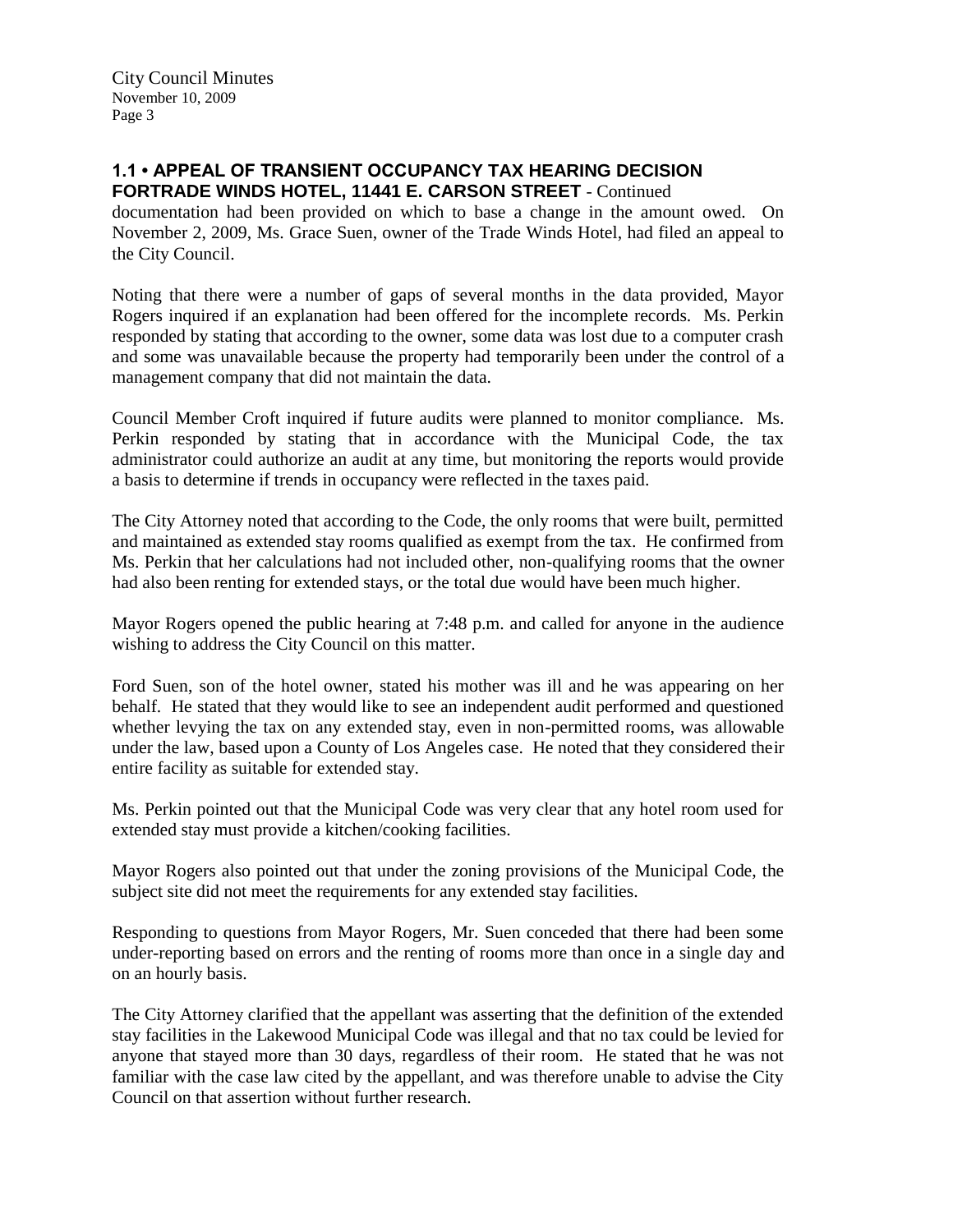**1.1 • APPEAL OF TRANSIENT OCCUPANCY TAX HEARING DECISION FOR TRADE WINDS HOTEL, 11441 E. CARSON STREET** - Continued COUNCIL MEMBER VAN NOSTRAN MOVED AND COUNCIL MEMBER CROFT SECONDED TO CLOSE THE PUBLIC HEARING. UPON ROLL CALL VOTE, THE MOTION WAS APPROVED:

AYES: COUNCIL MEMBERS: Van Nostran, DuBois, Croft, Esquivel and Rogers NAYS: COUNCIL MEMBERS: None

Mayor Rogers stated that since the City Attorney was not able at this time to advise if the Lakewood Municipal Code would be superseded by State law, this matter should be continued.

COUNCIL MEMBER VAN NOSTRAN MOVED AND COUNCIL MEMBER CROFT SECONDED TO TABLE THIS MATTER UNTIL THE DECEMBER 8, 2009 MEETING. UPON ROLL CALL VOTE, THE MOTION WAS APPROVED:

AYES: COUNCIL MEMBERS: Van Nostran, DuBois, Croft, Esquivel and Rogers NAYS: COUNCIL MEMBERS: None

**2.1 • INTENT TO GRANT A PIPELINE FRANCHISE TO PACIFIC PIPELINE SYSTEM**

. . .

Public Works Director Lisa Rapp made a presentation based on the report in the agenda and stated Pacific Pipeline System had applied for a renewal of the pipeline franchise that they had received on a transfer from ARCO Pipeline Company. If was the recommendation of staff that the City Council adopt the proposed resolution setting a public hearing on the franchise for December 8, 2009, and introduce the proposed ordinance.

RESOLUTION NO. 2009-58; A RESOLUTION OF THE CITY COUNCIL OF THE CITY OF LAKEWOOD, CALIFORNIA, DECLARING ITS INTENTION TO GRANT TO PACIFIC PIPELINE SYSTEM LLC A FRANCHISE GRANTING THE RIGHT, FRANCHISE AND PRIVILEGE FROM TIME TO TIME TO LAY, CONSTRUCT, MAINTAIN, OPERATE, REPAIR, RENEW, CHANGE THE SIZE OF, AND REMOVE OR ABANDON IN PLACE A PIPELINE SYSTEM FOR THE TRANSPORTATION OF INDUSTRIAL GAS, GASOLINE, PETROLEUM OIL, GAS, OTHER HYDROCARBON SUBSTANCES, WATER, WASTE WATER, MUD, STEAM, AND OTHER LIQUID OR GAS SUBSTANCES INCIDENT TO THE OIL INDUSTRY, TOGETHER WITH ALL MANHOLES, VALVES, SERVICE CONNECTIONS AND APPURTENANCES NECESSARY OR CONVENIENT FOR THE MAINTENANCE AND OPERATION OF SAID PIPELINES, INCLUDING ANY FACILITIES NECESSARY FOR CATHODIC PROTECTION OF SAID PIPELINES; WITHIN THE CITY OF LAKEWOOD, AND SETTING A PUBLIC HEARING THEREON AT 7:30 P.M. ON THE 8TH DAY OF DECEMBER, 2009, IN THE CITY COUNCIL CHAMBER, 5000 CLARK AVENUE, LAKEWOOD, CALIFORNIA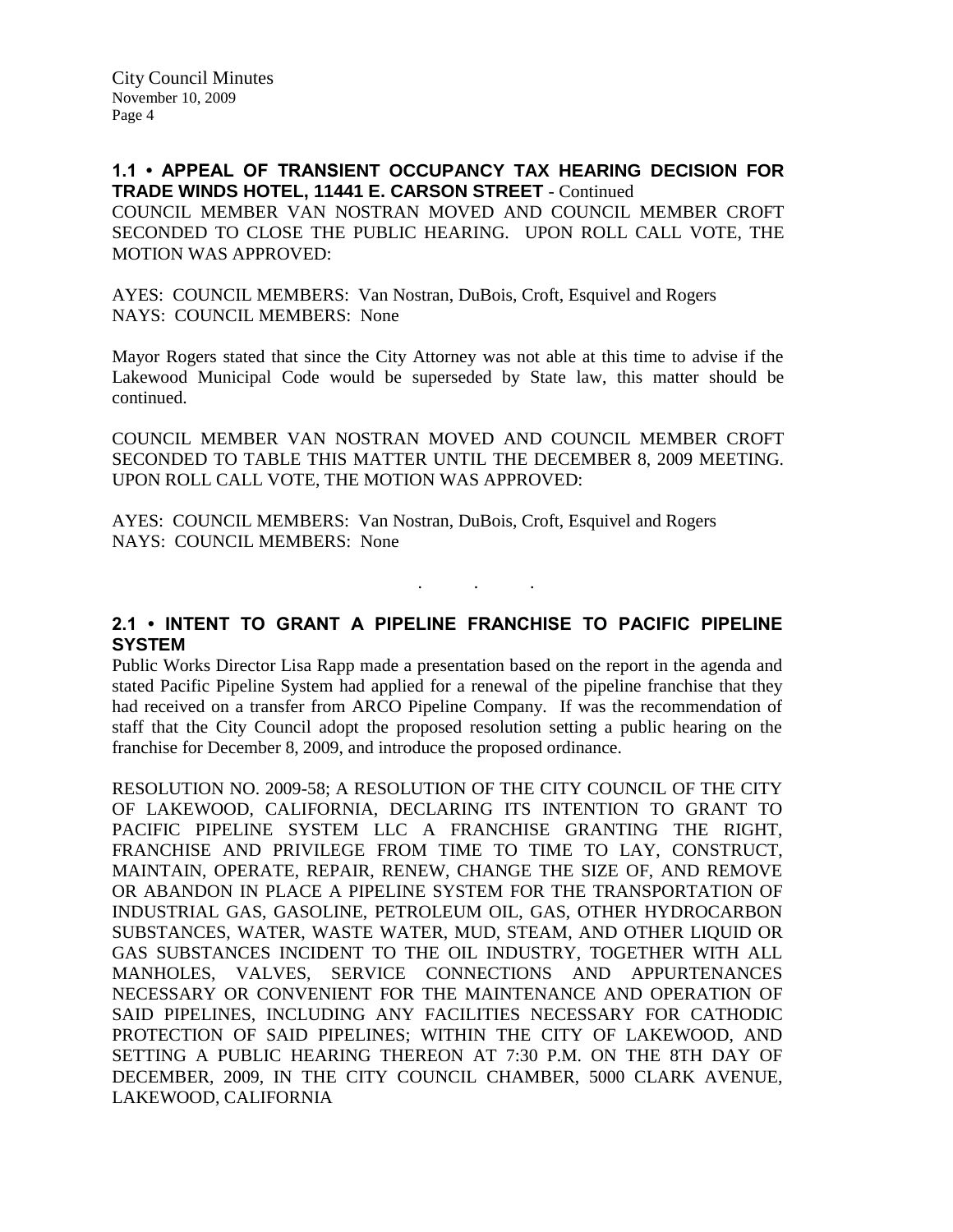City Council Minutes November 10, 2009 Page 5

## **2.1 • INTENT TO GRANT A PIPELINE FRANCHISE TO PACIFIC PIPELINE SYSTEM** – Continued

ORDINANCE NO. 2009-7; AN ORDINANCE OF THE CITY COUNCIL OF THE CITY OF LAKEWOOD GRANTING AN OIL PIPELINE FRANCHISE TO PACIFIC PIPELINE SYSTEM LLC

COUNCIL MEMBER DUBOIS MOVED AND COUNCIL MEMBER CROFT SECONDED TO ADOPT RESOLUTION NO. 2009-58 AND INTRODUCE ORDINANCE NO. 2009-7. UPON ROLL CALL VOTE, THE MOTION WAS APPROVED:

AYES: COUNCIL MEMBERS: Van Nostran, DuBois, Croft, Esquivel and Rogers NAYS: COUNCIL MEMBERS: None

# **2.2 • AMENDING THE LAKEWOOD MUNICIPAL CODE PERTAINING TO REFUSE COLLECTION**

. . .

The Public Works Director displayed slide and gave a presentation based on the memo in the agenda. She stated that the implementation of automated curbside recycling and refuse collection necessitated several changes to existing provisions of the Municipal Code. She noted that to date, 22,500 recycling carts had been delivered to Lakewood residents. She reported that educational materials had been provided and EDCO staff had been visible in local neighborhoods to answer questions. She also noted that 46 citations had been issued for scavenging, mostly in the early morning hours, and that the problem seems to have been abated. It was the recommendation of staff that the City Council introduce the proposed ordinance.

### ORDINANCE NO. 2009-8; AN ORDINANCE OF THE CITY COUNCIL OF THE CITY OF LAKEWOOD AMENDING CHAPTER 3 OF ARTICLE V OF THE LAKEWOOD MUNICIPAL CODE PERTAINING TO REFUSE COLLECTION

Council Member Croft stated that the experienced staff of EDCO had been well received in the community. He inquired about the time line for greenwaste separation. Ms. Rapp responded by stating that after solid waste collection went automated in the spring, an educational campaign would be launched regarding the separation of greenwaste.

Council Member DuBois requested clarification regarding the use of containers or plastic bags for greenwaste. Ms. Rapp stated that the educational materials that will be provided both to residents and local lawn service operators serving Lakewood residents, would instruct that greenwaste only be placed in trash containers or biodegradable plastic bags. She noted that regular plastic bags contaminated the greenwaste and that collection route operators did not have enough time to open and empty plastic bags on collection day.

Responding to a question from Mayor Rogers, Ms. Rapp stated that there were no known parking problems that were directly attributable to the placements of collection containers in the street.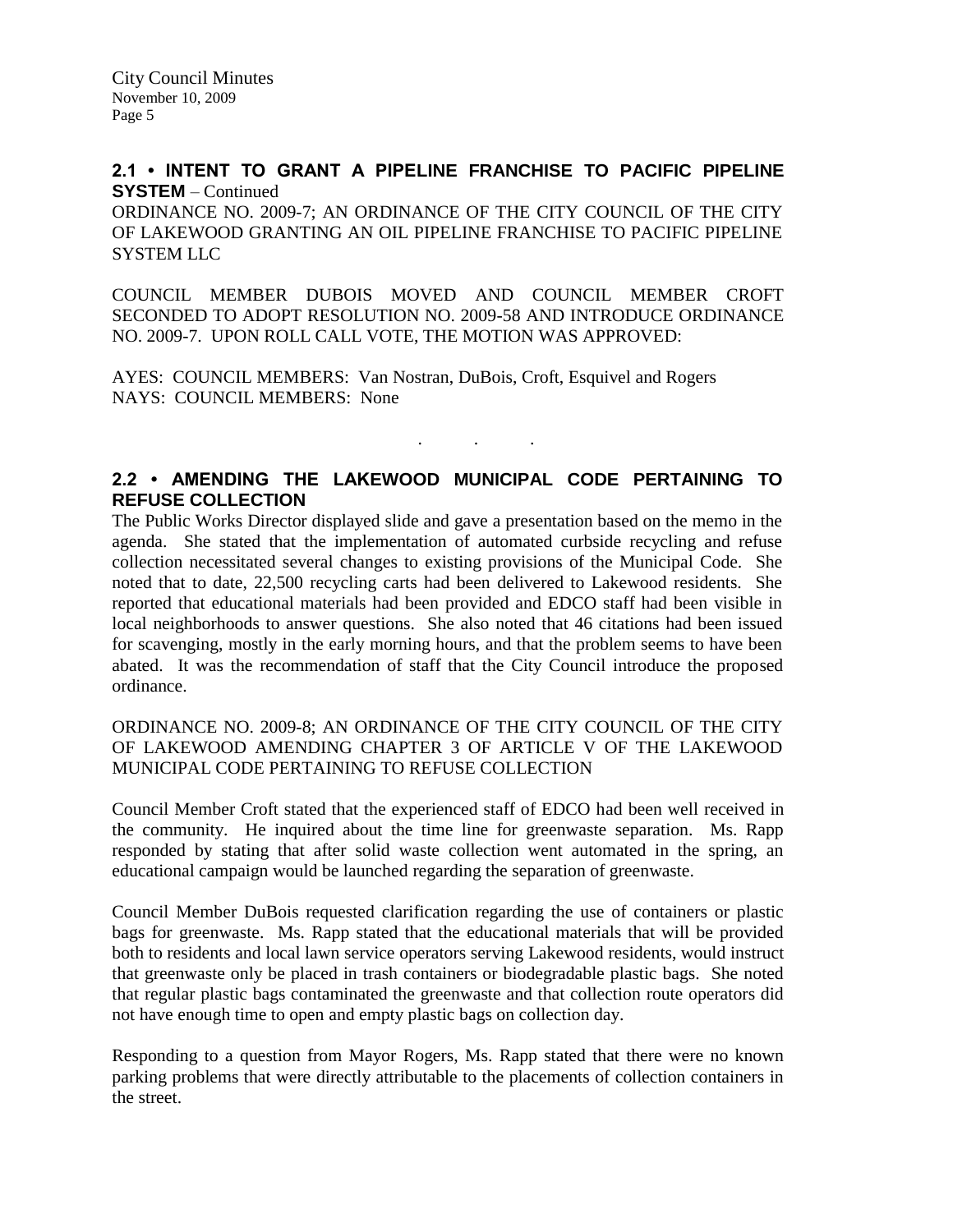## **2.2 • AMENDING THE LAKEWOOD MUNICIPAL CODE PERTAINING TO REFUSE COLLECTION** - Continued

Council Member Van Nostran stated it was important for Lakewood residents to know that they could request an additional recycling cart, if needed, at no additional charge.

COUNCIL MEMBER DUBOIS MOVED AND COUNCIL MEMBER CROFT SECONDED TO INTRODUCE ORDINANCE NO. 2009-8. UPON ROLL CALL VOTE, THE MOTION WAS APPROVED:

AYES: COUNCIL MEMBERS: Van Nostran, DuBois, Croft, Esquivel and Rogers NAYS: COUNCIL MEMBERS: None

## **2.3 • AMENDING THE LAKEWOOD MUNICIPAL CODE PERTAINING TO WATER CONSERVATION IN LANDSCAPING**

. . .

Acting Community Development Director Sonia Southwell made a presentation based on the memo in the agenda and stated the proposed amendments to the water conservation in landscaping were required by State law. She reviewed the changes to the existing provisions, which had been adopted in 1993. It was the recommendation of the Water Resources Committee that the City Council introduce Ordinance No. 2009-9 and adopt Resolution No. 2009-59, establishing rules, regulations and procedure for ordinance implementation.

ORDINANCE NO. 2009-9; AN ORDINANCE OF THE CITY COUNCIL OF THE CITY OF LAKEWOOD AMENDING CHAPTER 6 OF ARTICLE VIII OF THE LAKEWOOD MUNICIPAL CODE PERTAINING TO WATER CONSERVATION IN LANDSCAPING

RESOLUTION NO. 2009-59; A RESOLUTION OF THE CITY COUNCIL OF THE CITY OF LAKEWOOD ESTABLISHING RULES, REGULATIONS AND PROCEDURES GOVERNING THE IMPLEMENTATION OF THE WATER CONSERVATION IN LANDSCAPING ORDINANCE

Responding to questions from Council Members DuBois and Croft, Ms. Southwell stated that owners of single family residential lots were not required to comply, unless the lot was larger than 5,000 square feet, and that there were only 88 such lots identified within the City. She clarified that compliance would be required at the time a 50 percent or greater landscaped area was installed or rehabilitated. She noted that all residents in the process of a major remodel were encouraged, through the Development Review Board process, to install water efficient landscaping.

COUNCIL MEMBER VAN NOSTRAN MOVED AND COUNCIL MEMBER DUBOIS SECONDED TO INTRODUCE ORDINANCE NO. 2009-9 AND RESOLUTION NO. 2009-59. UPON ROLL CALL VOTE, THE MOTION WAS APPROVED:

AYES: COUNCIL MEMBERS: Van Nostran, DuBois, Croft, Esquivel and Rogers NAYS: COUNCIL MEMBERS: None

. . .